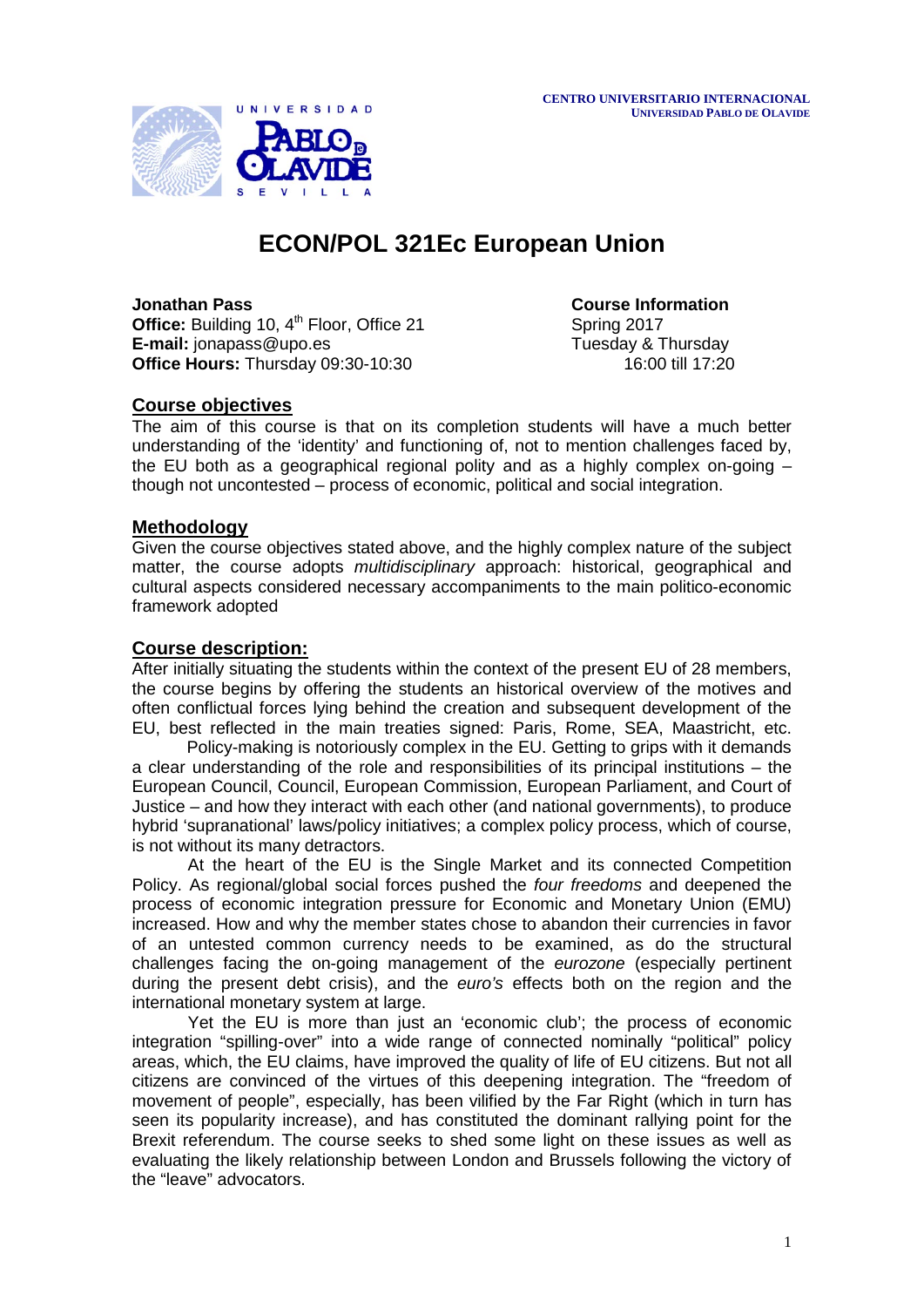The EU's place in globalized post-Cold War world is then addressed, comprising of a review of the region's: a) the external trade relations, with special attention paid to transatlantic commerce; and b) foreign and security policy, which necessarily involves an assessment of the obstacles preventing the EU member states from adopting a truly coherent common global position.

Finally, the course seeks to shed light on the dynamics of EU enlargement: the costs and benefits, as well as the institutional process established. To illustrate the above, the course focuses on recent eastward expansions (from 2004 onwards), analysing the numerous socio-economic, politico-juridical and logistical challenges posed for 'old' and 'young' members alike, and the accompanying debates with regards efficiency, democracy, equality and identity. These debates are intensified still further with regards the possible future incorporation of Turkey. The course concludes by evaluating the latter's credentials for joining the EU?

# **Class schedule** *(The syllabus may be subject to change)*

#### **1. HISTORICAL CONTEXT**

*26th January – Presentation of course; the idea of the EU* Class hand-outs McCormick pp.24-46

*31st January – Post-War European & US; the Cold War*  Class hand-outs McCormick pp.47-50

*2nd February – First tentative steps to integration (1948-1952)*  Class hand-outs McCormick pp.50-53

# **2. EVOLUTION OF THE EU: KEY TREATIES**

*7th February – Treaty of Rome, Britain & EFTA*  Class hand-outs McCormick pp.54-57

*9th February – Single European Act & the Treaty of Maastricht* Class hand-outs McCormick pp.57-61

*14th February – Developments Post-Maastricht*  Class hand-outs McCormick pp.61-71

# **3. INSTITUTIONAL FRAMEWORK**  *16th February – QUIZ + Debate*

*21st February – Functioning of key EU institutions I* Class hand-outs McCormick pp.72-95

*23rd February – Functioning of key EU institutions II* Class hand-outs McCormick pp.72-95

*28th February – NO CLASS (Día de Andalucía)*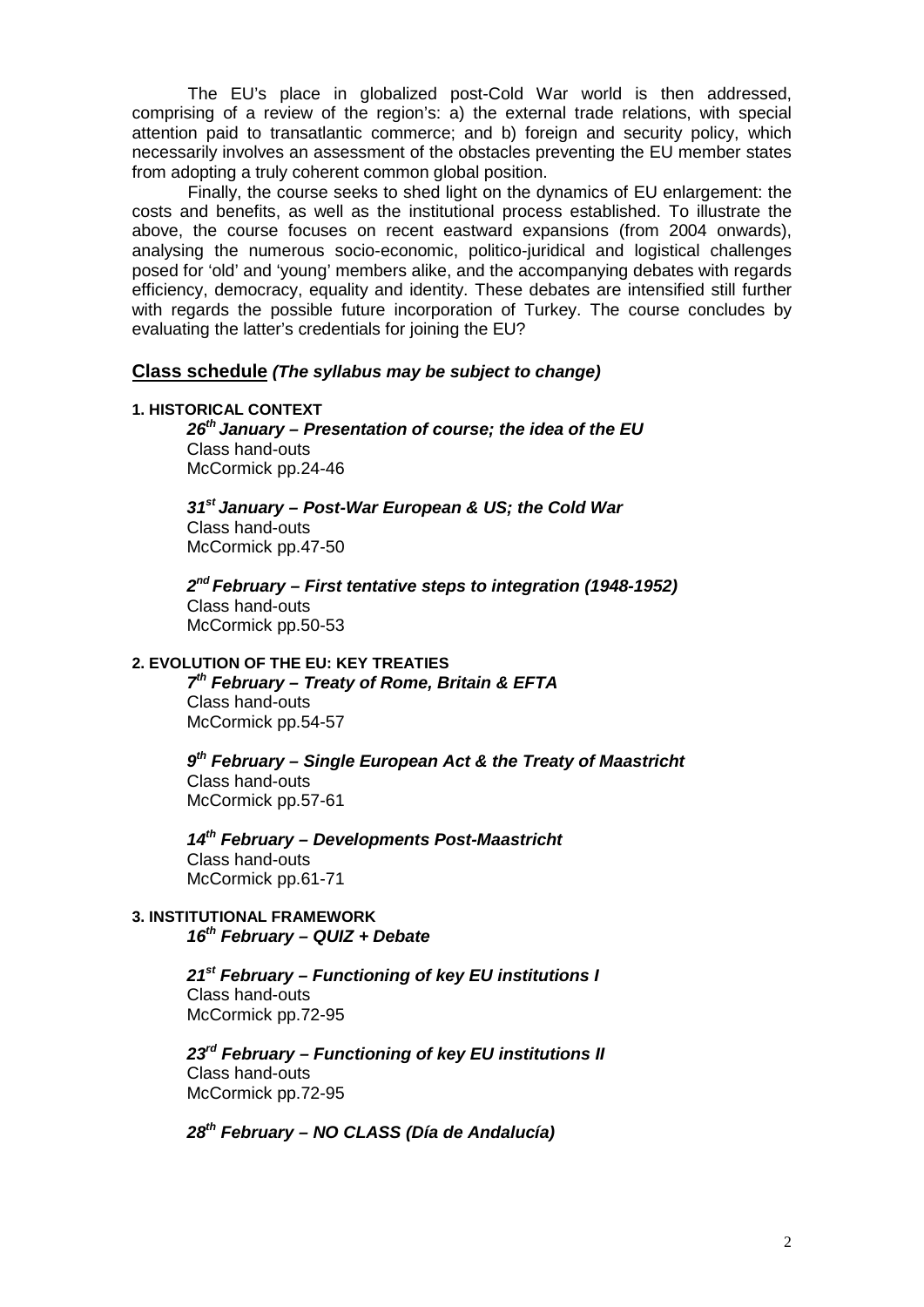*2nd March – Law-making in the EU* Class hand-outs McCormick pp.72-95

# **4. EU POLICY-MAKING PROCESS**

*7th March – Principles, policy environment & policy cycle* McCormick pp.120-138

*9th March – Features of the policy process* McCormick pp.120-138

*14th March – MIDTERM EXAM*

#### **5. ECONOMIC & MONETARY UNION (EMU)**

*16th March – Interest in Economic & Monetary Union (EMU)* Class hand-outs McCormick pp.159-168

*21st March – Maastricht, stages, criteria & launch of EMU* Class hand-outs McCormick pp.159-168

*23rd March – Functioning & management of eurozone* Class hand-outs McCormick pp.159-168

*28th March – The Euro: past, present & future challenges* Class hand-outs McCormick pp.159-168

#### **6. INTERNAL POLICIES**

*30th March – Competition Policy & the Single Market* McCormick pp.145-158

*4th April – Immigration Policy* McCormick pp.183-186

*6th April – The EU & Public Opinion/Brexit* Class hand-outs McCormick pp.96-119

*11th April – NO CLASS (Semana Santa)*

*13th April – NO CLASS (Semana Santa)*

*18th April – Common Agricultural Policy* Class hand-outs McCormick pp.179-183

# **7. EXTERNAL POLICIES**

*20th April – External Trade I* McCormick pp.194-195; 204-208; 214-216

*25th April – External Trade Policy II* Class hand-outs

McCormick pp. 194-195; 204-210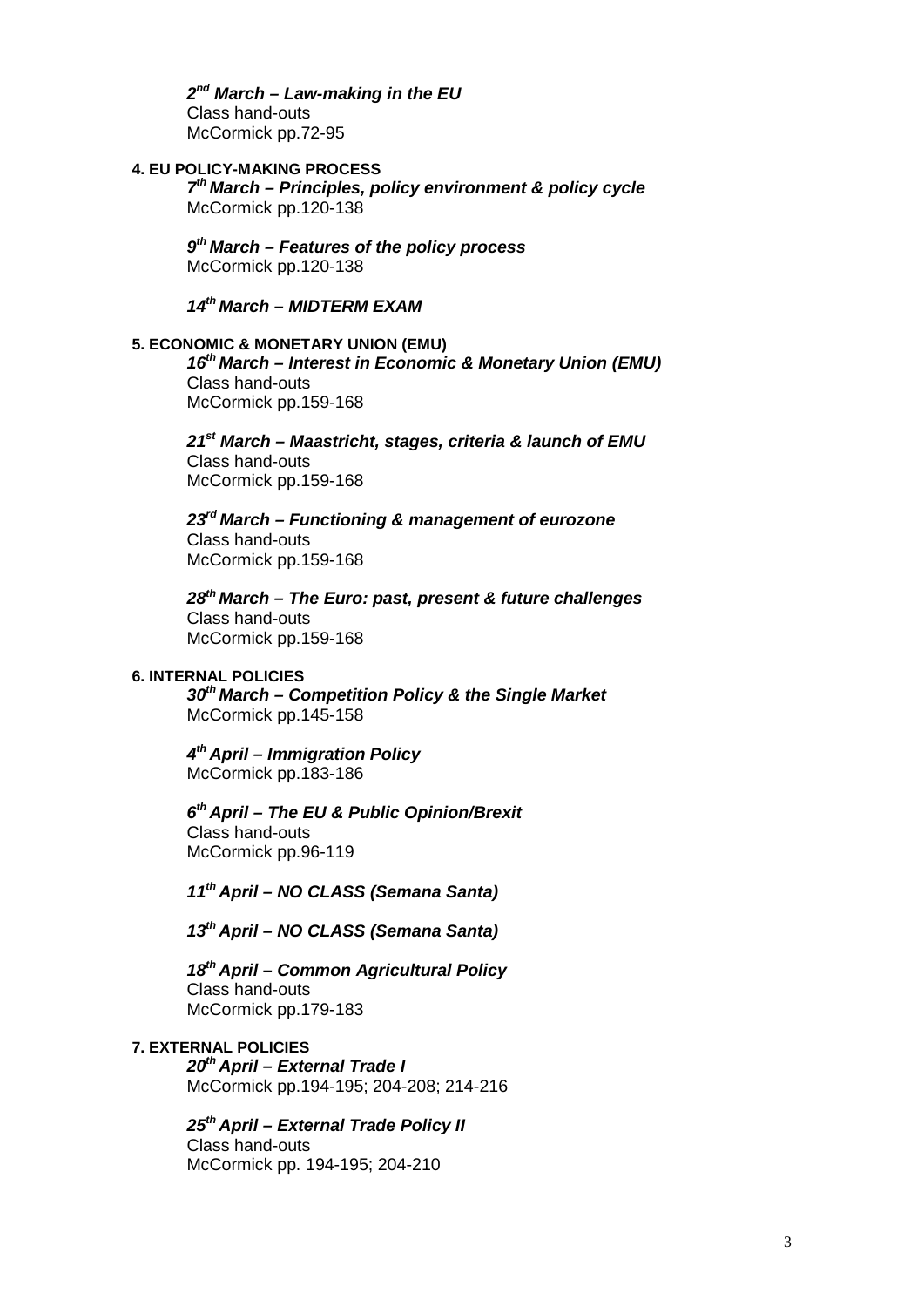*27th April – Foreign & Security Policy*  Class hand-outs McCormick pp. 194-204

*2nd May – NO CLASS (Feria de Abril)*

*4th May – NO CLASS (Feria de Abril)*

#### **8. ENLARGEMENT**

*9th May – Enlargement I: Process; pros/cons of enlargements* 

Class hand-outs McCormick pp. 31-38; 210-214

*11th May – Enlargement II: Turkey* Class hand-outs McCormick pp. 31-38; 210-214

*15th-19thMay – FINALS*

# **Readings**

*Required text book* (available from *Vértice Bookshop*) McCormick, John, *Understanding the European Union: a Concise Introduction*, 6th Edition (Basingstoke, Hampshire, Palgrave Macmillan, 2014).

# *Class hand outs*

Throughout the course various worksheets and articles will be handed out to students taken from official EU sources, academic journals or the press.

#### *Some useful webs*

*[www.europa.eu.int](http://www.europa.eu.int/)* - EU web-page - history, policies, legislation, statistics, decisions, *[www.eurunion.org/infores/euguide/euguide.htm](http://www.eurunion.org/infores/euguide/euguide.htm)* - The EU: a Guide for Americans *[www.consilium.europa.eu/](http://www.consilium.europa.eu/)* - Council web-page

*[www.economist.com](http://www.economist.com/)* - Analytical articles on world economic/political affairs *[www.ft.com](http://www.ft.com/)* - EU & World news, economy, country profiles, corporate activities, shares *[www.guardian.co.uk](http://www.guardian.co.uk/) – UK daily, broad range of national/international news articles [www.jeanmonnetprogram.org](http://www.jeanmonnetprogram.org/)* - Selection of EU law & politics articles *[www.nytimes.com](http://www.nytimes.com/)* - World news, critical editorials

*[www.realinstitutoelcano.org/default\\_eng.asp](http://www.realinstitutoelcano.org/default_eng.asp)* - Real Instituto Elcano - Spain, IR, politics *[www.uaces.org/JCMS.htm](http://www.uaces.org/JCMS.htm)* - Essays/articles on wide-covering EU issues

# **Course Requirements and Grading**

Assessment for the course consists of one short quiz and two exams (all written) and an oral presentation (in pairs/small groups) on an assigned relevant topic. With regards the oral presentation, *on the day of their presentation* each student has to hand in the following *printed* documents for their section: an outline, a bibliography and a half page summary (TMR 12, single space). Students will be graded individually.

Finally, students will be required to complete assigned readings/summarize articles etc. outside class and to actively participate in class discussions, which will be reflected in their 'participation' grade. (N.B.: 'being there' does not = 'participation').

The distribution of the final grade is the following:

| Quiz          |            | 15% Midterm Exam     | 25%        |
|---------------|------------|----------------------|------------|
| Presentation  |            | 15% Final Exam (TBA) | <b>25%</b> |
| Participation | <b>20%</b> |                      |            |